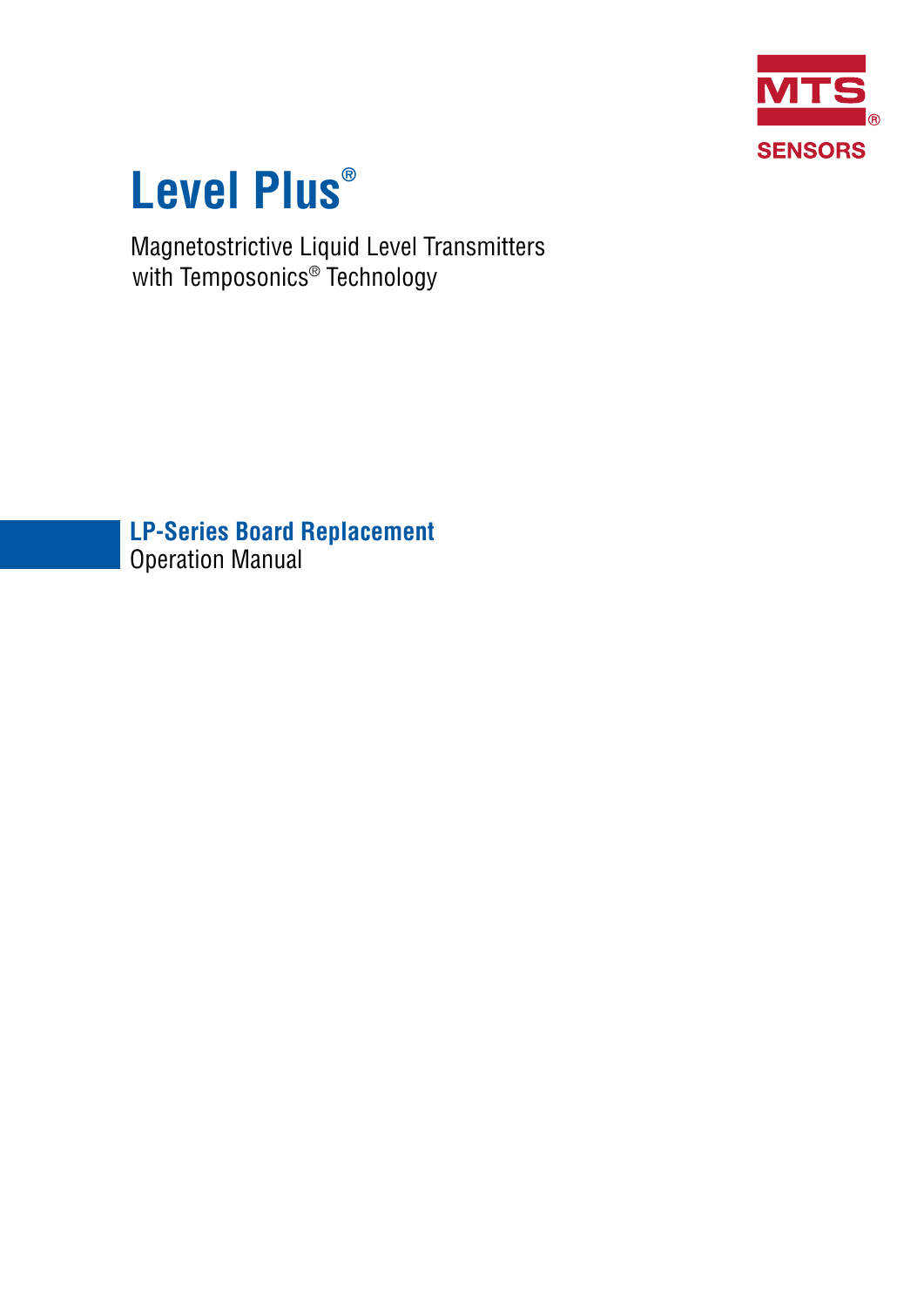# **1. Contact information**

## **United States**

**General** Tel: +1-919-677-0100 Fax: +1-919-677-2343 E-mail: [info.us@mtssensors.com](mailto:info.us%40mtssensors.com?subject=More%20info) <http://www.mtssensors.com>

# **Mailing and shipping address**

MTS Systems Corporation Sensors Division 3001 Sheldon Drive Cary, North Carolina, 27513, USA

#### **Customer service**

Tel: +1-800-633-7609 Fax: +1-800-498-4442 E-mail: [info.us@mtssensors.com](mailto:info.us@mtssensors.com)

# **Technical support and applications**

24 Hour Emergency Technical Support Tel: +1-800-633-7609 E-mail: [levelplus@mts.com](mailto:levelplus%40mts.com?subject=Level%20plus%20info)

# **Germany**

# **General**

Tel: +49-2351-9587-0 Fax: +49-2351-56491 E-mail: [info.de@mtssensors.com](mailto:info.de%40mtssensors.com?subject=More%20info) <http://www.mtssensors.com>

#### **Mailing and shipping address**

MTS Sensor Technologie GmbH & Co. KG Auf dem Schüffel 9 58513 Lüdenscheid, Germany

## **Technical support and applications**

Tel: +49-2351-9587-0 E-mail: [info.de@mtssensors.com](mailto:info.de%40mtssensors.com?subject=More%20info) <http://www.mtssensors.com>

# **2. Tools**

- Computer
- MTS LP Dashboard Setup Software
- Phillips Head Screwdriver
- Common Head Screwdriver
- 12 or 24 Vdc linear regulated power supply
- Analog
	- HART to USB Converter (MTS Part #380068 or equivalent)
	- 250 Ohm Resistor
- Digital
	- RS485 to USB Converter (MTS Part #380114 or equivalent)

# **3. Procedure**

- 1.Install LP Dashboard from USB supplied with level transmitter or download from www.mtssensors.com. Steps 1 through 11 can be done from the control room or any safe area and do not need to be done on the tank.
- 2.Connect level transmitter, power supply, computer, converter, and resistor (analog only) as shown in Figure 1 for analog and Figure 2 for digital.



*Fig. 1: Connection diagram for HART outputs*



*Fig. 2: Connection diagram for Modbus or DDA*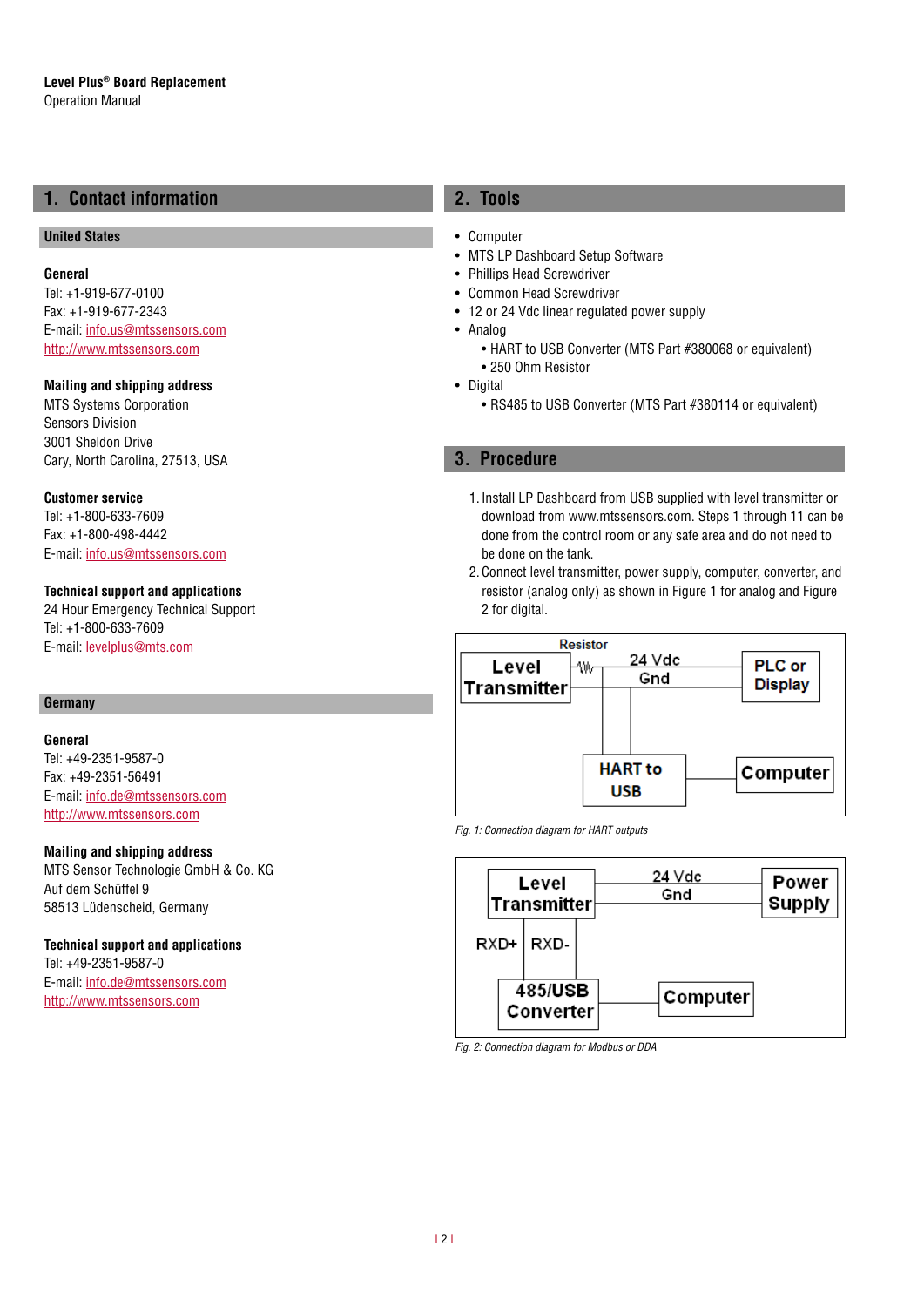3.Open LP Dashboard and connect to level transmitter. Select the correct Protocol from the drop-down menu. Select the correct COM Port. Do note that only active COM Ports will be shown so make sure the converter is plugged into the computer before opening the LP Dashboard. Select the correct Device Address. Default address is 0 for HART, 0 for SIL, 247 for Modbus, 192 for DDA, and 192 for USTD.

|                              | <b>MTS LP Dashboard</b> | - 口 図 |  |
|------------------------------|-------------------------|-------|--|
| <b>MTS</b><br><b>SENSORS</b> |                         |       |  |
|                              | Protocol                |       |  |
|                              | Modbus                  |       |  |
|                              | <b>Serial Port</b>      |       |  |
|                              | COM12                   |       |  |
|                              | <b>Device Address</b>   |       |  |
|                              | 247 (Default)           |       |  |
|                              |                         |       |  |
|                              | Connect                 |       |  |
|                              |                         |       |  |

*Fig. 3: LP Dashboard - Connect Screen*

4.Click on the three white bars in the top left and select Save Settings. Click Read Settings from Gauge. All of the boxes will turn red. Wait for them to change two white signaling that the parameters have been updated.



*Fig. 4: LP Dashboard - Save Settings - Read from Gauge*

5.Save a backup file of the settings for the level transmitter by clicking Save Settings to a File. Label the file with customer name, site, and tank number. The board set will come with the factory programming based off of the serial number but this will not include any changes made by the end user after receipt.



*Fig. 5: LP Dashboard - Save Settings - File Save*

- 6.Disconnect power to the tank before going to change the board set.
- 7. Load backup file into new board set. This can be done in the office before going on top of the tank. No SE or DT cable is required to program the board set. Connect as shown in Step 2.
- 8.Connect to the level transmitter as shown in Step 3.
- 9.Click on the three white bars and select Save Settings. Click Read Settings from File and select the previously saved file. Once the file loads click Write Settings to Gauge.



*Fig. 6: LP Dashboard - Save Settings - Write to Gauge*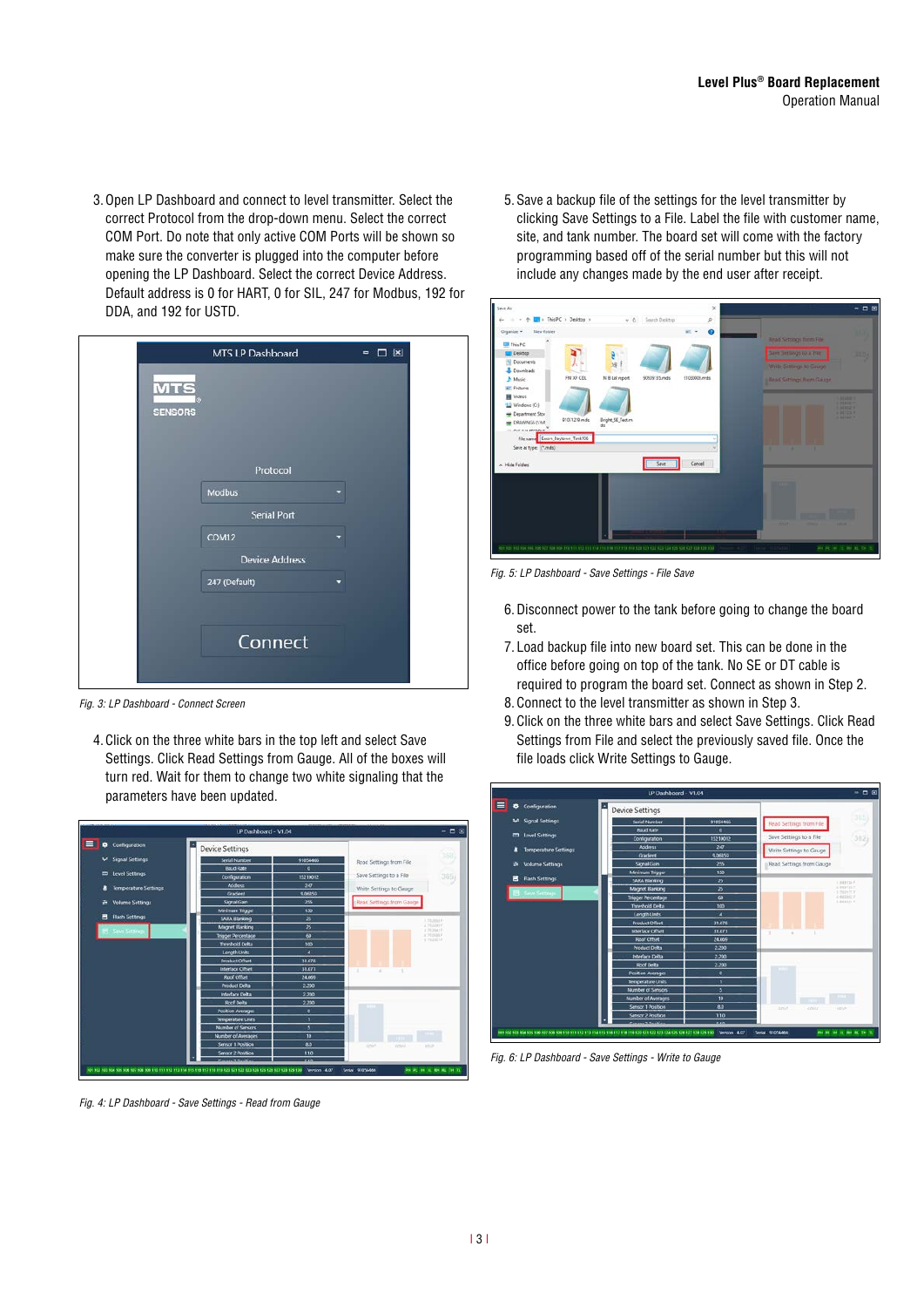# **Level Plus® Board Replacement** Operation Manual

10. If the customer supplied backup file is not used then you will need to set the address. To set the address click the three white bars and select Configuration. Change the address of the board set to the specific address needed.



*Fig. 7: LP Dashboard - Configuration - Address*

- 11.Disconnect power. The new board set is ready for installation.
- 12. The following picture illustrate the single cavity aluminum housing. The same procedure can be adapted for any of the other MTS housings with minimal difficulty. Remove the cover of the housing.

13. Pull out display. The display is connected with a cable. The display can hang from the housing by the cable or it can be removed and secured.



*Fig. 9: Display Removed*

14.Remove the two Phillips head screw as shown below.



*Fig. 8: Housing without Cover*



*Fig. 10: Screw removal*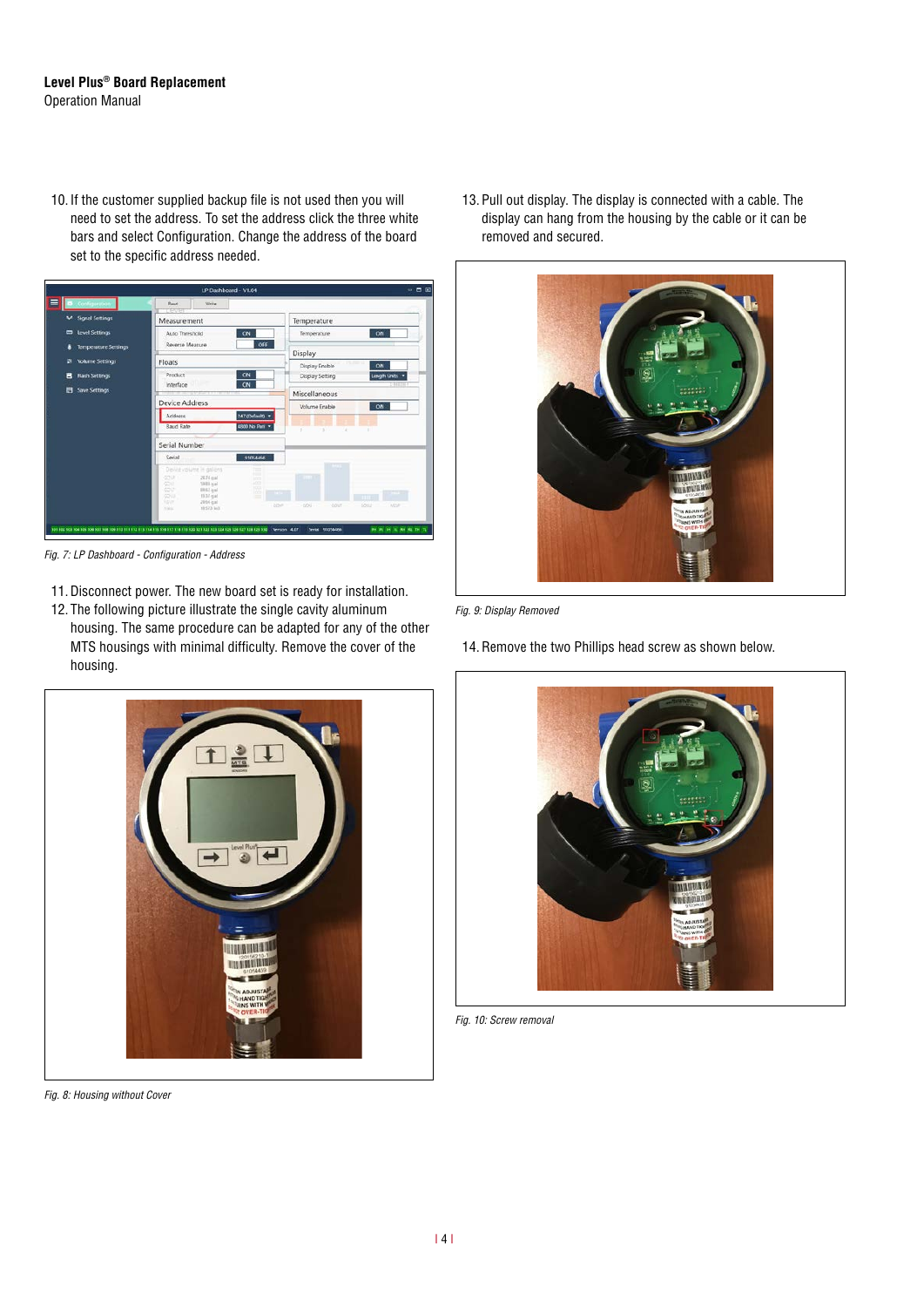15.Remove the top board from the board stack. The top board will remain with the housing as the white ground wire is connected to the ground lug.



*Fig. 11: Top Board Removed*

16. Pull the remaining board(s) up from plastic retainer. Do not pull all the way out as the sensing element and temperature cables are still connected. Digital level transmitters will have a total of two boards in addition to the display whereas analog level transmitters will have a total of three boards in addition to the display.

17.Disconnect sensing element and temperature cables from the board. The white ribbon temperature cable will only be present if the level transmitter was ordered with the temperature option.



*Fig. 13: Sensing Element disconnected*

- 18.Remove the black plastic retainer by removing the two larger Phillips head screws.
- 19.Remove the ground lug, white ground wire, and top board by removing the Common head screw.



*Fig. 12: All boards removed*



*Fig. 14: Retainer removed*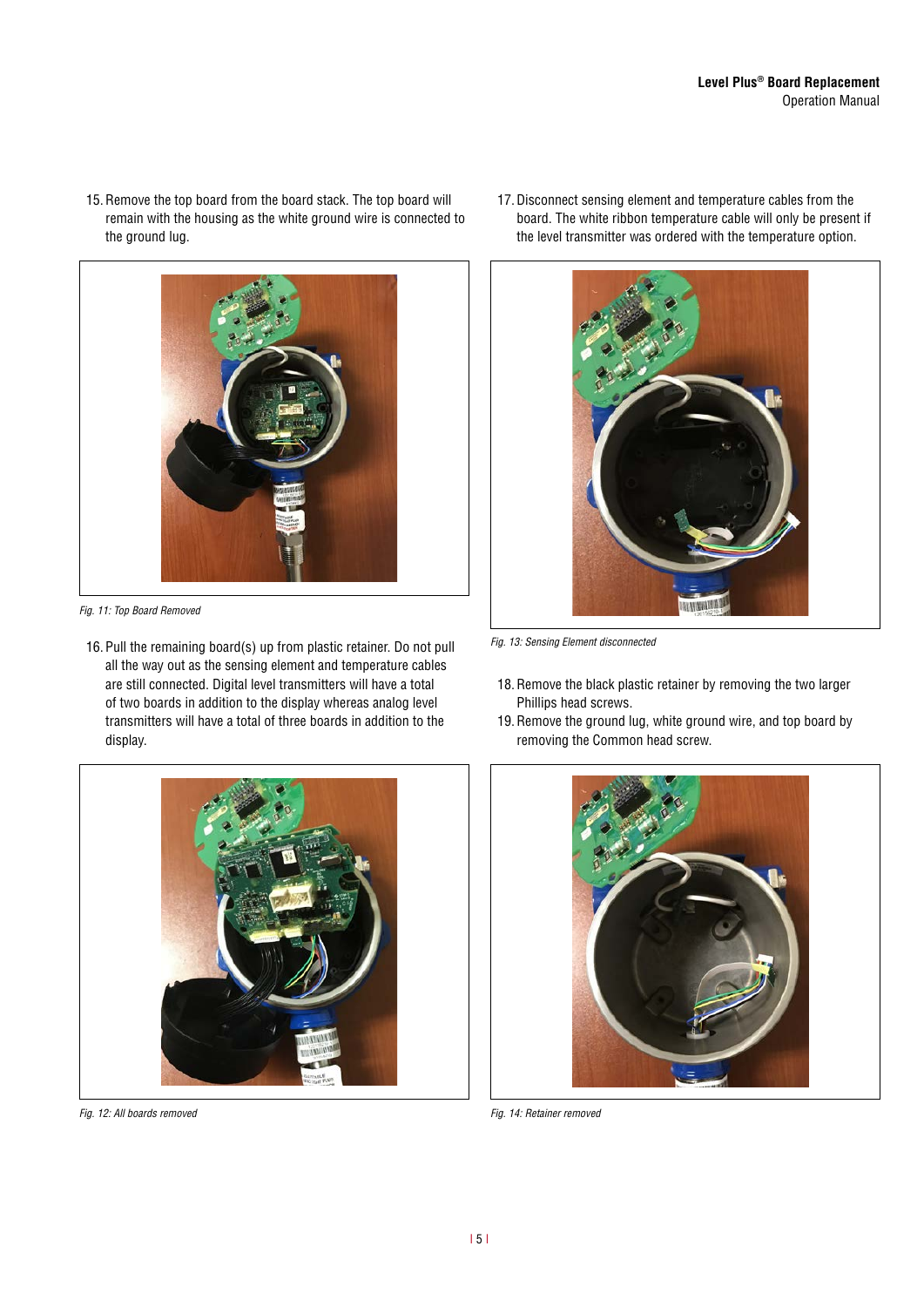# **Level Plus® Board Replacement** Operation Manual

20.Replace the ground lug, white ground wire, and top board. 21. Connect display to middle board (analog) or bottom board (digital).



*Fig. 15: Ground Lug Removed*

22. Connect sensing element and temperature cable. The gold pins on the temperature cable should face down towards the board. The sensing element cable is keyed and will only go in one way. It will snap when in correctly.



*Fig. 16: Display connection*

- 23. Install board set into plastic retainer. Be careful not to pinch the sensing element or temperature cable between the board set and the plastic retainer.
- 24. Insert screws.
- 25. Close housing.
- 26. Connect power and verify the level transmitter is now working correctly